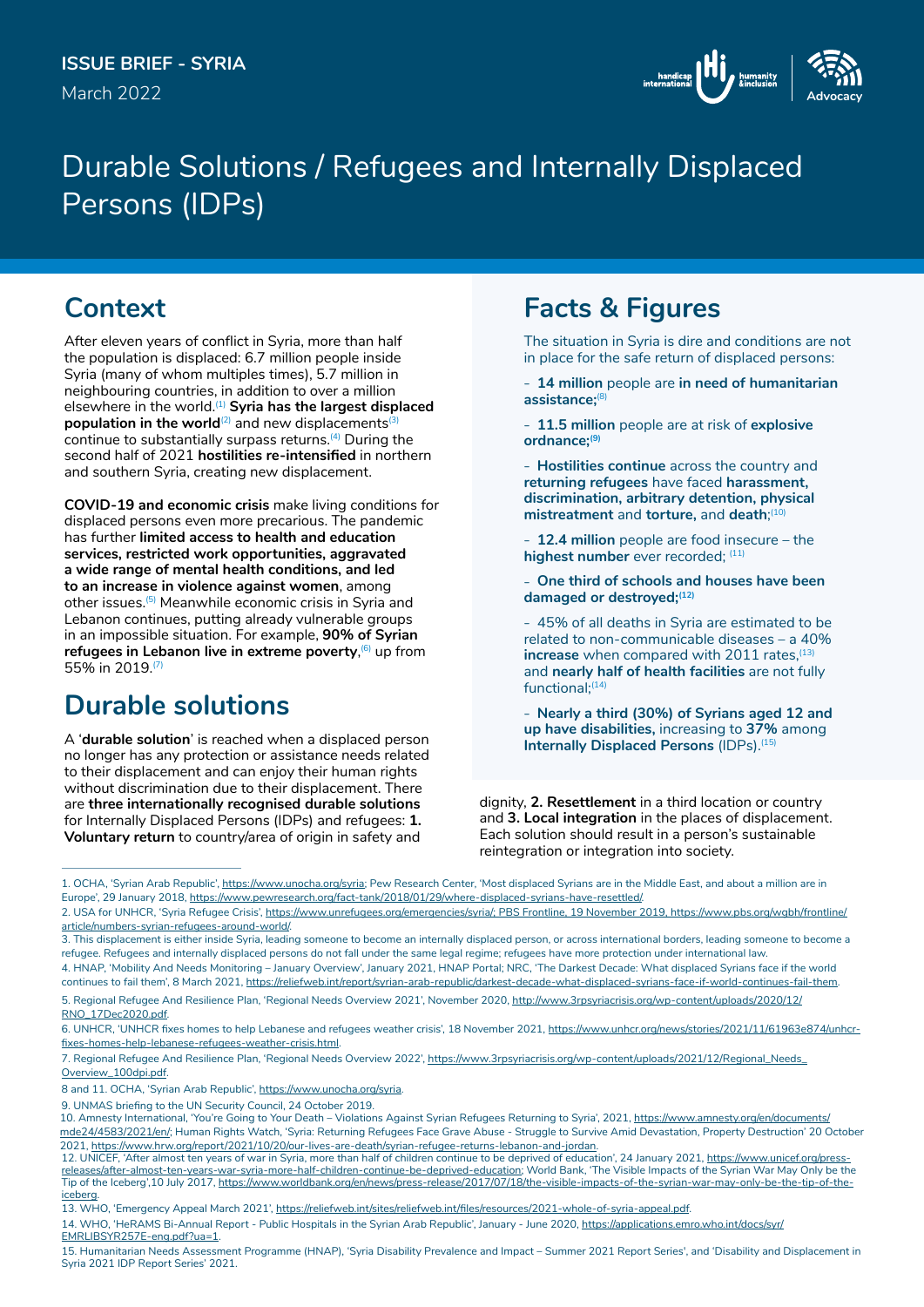**70%** of refugees in neighbouring countries hope to return to Syria one day,(16) although **only a fraction (2.4%)** plan to return to Syria in the next 12 months. The main reasons for not returning in the next 12 months are the **lack of work opportunities, safety and security, adequate housing, to avoid military services and inadequate basic services**. In 2021, there were 14,774 verified refugee returns to Syria, **the lowest since 2015**. (17)

## **Urgent Concerns**

 $\blacksquare$  It will take generations for Syria to be safe from explosive ordnance. Explosive ordnance contamination is **a major threat to civilians, including displaced persons, and limits safe access to services and impedes the delivery of humanitarian aid**. At least, 77,000 civilians have been killed or injured due to explosive ordnance since the start of the conflict.<sup> $(18)$ </sup> In 2020, there were on average 76 explosive incidents per day. In the past five years, **over a quarter of victims** of explosive ordnance have been **IDPs**. (19)

 An estimated **one-third of houses are destroyed or severely damaged**<sup>(20)</sup> and there is almost **no legal protection** for Syrian people looking to return and **claim their property**, while various government decrees, for example, Law 10 of 2018,<sup>(21)</sup> restrict their access to do so. Further, there are reports that the Syrian government is auctioning off land of displaced persons.<sup>(22</sup>)

■ 1.9M people live in informal settlements and camps, a 20% **increase** since January 2020. **Idleb, Aleppo and rural Damascus** host the most IDPs.(23)

 As of December 2021, there have been nearly **200,000 recorded COVID-19 cases and 6,666 recorded deaths**.  $(24)$  However, this is considered the tip of the iceberg. Syria's **fractured health care system** is barely functional and is unable to respond to the pandemic. Displaced persons are especially vulnerable as they often live in **cramped conditions** and do not have **sufficient access to water, soap and other hygiene materials**, making it impossible to abide by WHO-advised preventive measures.

 Refugees and IDPs with **chronic diseases and disabilities who need rehabilitation services** are particularly at risk as they cannot access these services in many areas of Syria, and are **highly vulnerable** in neighbouring countries due to a multitude of **barriers – including COVID-19 – to accessing health services**.

 **Returnees with disabilities face additional challenges**, in particular related to work and education: only **a fifth** of returnees with disabilities **age 12-23 attend school**  compared to **over half** of returnees without disabilities; and nearly **two-thirds** of returnees **age 16-26** are **not in work or education** compared to **half** of returnees without disabilities.(25)

has been **underfunded** every year since its inception in 2013. For instance, as of Q3 2021, less than a third of **funding required for Food Security, Shelter,**  WASH and Livelihoods was received.<sup>(26)</sup> The lack of predictable funding leads to gaps in service delivery and **gaps in non-emergency care** that can lead to **disability**, such as when untreated diabetes results in an amputation.

**The situation of vulnerable Syrian refugees and host** communities is **particularly dire in Lebanon** due to the worsening social, economic and health crisis. Hundreds of thousands of adults have lost their jobs and hundreds of thousands of children have lost several months of face-to-face education or have dropped out of school completely. The Lebanese Pound has **devaluated by 2000%** since summer 2019 and prices of basic goods have witnessed a manifold increase. Persons with disabilities are particularly impacted: **five rehabilitation centres** stopped providing services, **ten specialized schools** for children with disabilities shut down, and **113,000 Lebanese with disabilities** are no longer benefiting from subsidized access to health services.

Growing nationalism and anti-immigrant sentiment has swept Europe and North America and, since 2012, **less than 3 percent of the Syrian refugee population has been resettled through UNHCR**. Moreover, the number of resettlements to Europe and North America has steadily decreased since 2016. The fact that **opportunities for resettlement are extremely limited** disproportionally impacts vulnerable populations, like **persons with disabilities**. Receiving countries tend to restrict the admission of refugees that will make a claim on health care and social service systems.

■ Refugees continue to face legal, administrative **and practical barriers to accessing complementary pathways**, like scholarships and family reunification in a third country. Moreover, complementary pathways do not specifically focus on vulnerability but on other criteria that might qualify a refugee for entry into a third country.

**Even when the conditions in Syria are considered** conducive for return according to UNHCR protection thresholds and parameters, **many refugees will still not be able to return** due to a well-founded individual fear of **persecution**. They should be able to rely on the **protection of host governments or obtain resettlement in third countries**.

**Millions of people in communities hosting Syrian refugees** in neighbouring countries, and **communities hosting IDPs** in Syria, are also **highly vulnerable and in need of assistance.** In Lebanon, in particular, the spiralling economic and political crisis is aggravating further the vulnerability of Syrian refugees and host community members alike.

**The Syria Refugee Response and Resilience Plan** 

- 20. Mercy Corps Humanitarian Access Team, 'Returns Monitoring Report', December 2018.
- 21. Human Rights Watch, 'Q&A: Syria's New Property Law', 29 May 2018, [https://www.hrw.org/news/2018/05/29/qa-syrias-new-property-law.](https://www.hrw.org/news/2018/05/29/qa-syrias-new-property-law)

25. HNAP, 'Returnee Report Series 2020 – Disability Prevalence and Impact'.

26. Regional Refugee And Resilience Plan, 'Financial Summary - Q3 2020', [http://www.3rpsyriacrisis.org/wp-content/uploads/2020/12/3RP\\_fin\\_dashboard\\_](http://www.3rpsyriacrisis.org/wp-content/uploads/2020/12/3RP_fin_dashboard_Q3_2020.pdf) [Q3\\_2020.pdf](http://www.3rpsyriacrisis.org/wp-content/uploads/2020/12/3RP_fin_dashboard_Q3_2020.pdf).

<sup>16.</sup> UNHCR, 'Sixth Regional Survey on Syrian Refugees Perceptions and Intentions on Return to Syria (RPIS): Egypt, Iraq, Lebanon, and Jordan', March 2021, [https://](https://data2.unhcr.org/en/documents/details/85739) [data2.unhcr.org/en/documents/details/85739](https://data2.unhcr.org/en/documents/details/85739).

<sup>17. &#</sup>x27;Durable Solutions Dashboard': Registered Syrian Refugees in Host Countries December 2020 / Egypt, Iraq, Jordan, Lebanon, and Turkey.

<sup>18.</sup> Action on Armed Violence, 'Syria', [https://aoav.org.uk/explosiveviolence/syria/.](https://aoav.org.uk/explosiveviolence/syria/)

<sup>19.</sup> UN OCHA, 'Humanitarian Needs Overview Syrian Arab Republic', March 2021, [https://reliefweb.int/sites/reliefweb.int/files/resources/syria\\_2021\\_humanitarian\\_](https://reliefweb.int/sites/reliefweb.int/files/resources/syria_2021_humanitarian_needs_overview.pdf) [needs\\_overview.pdf.](https://reliefweb.int/sites/reliefweb.int/files/resources/syria_2021_humanitarian_needs_overview.pdf)

<sup>22.</sup> Human Rights Watch, 'Syria: Government Stealing Opponents' Land', 8 April 2021, <https://www.hrw.org/node/378425/printable/print>.

<sup>23.</sup> UN OCHA, 'Humanitarian Needs Overview Syrian Arab Republic', March 2021, [https://reliefweb.int/sites/reliefweb.int/files/resources/syria\\_2021\\_humanitarian\\_](https://reliefweb.int/sites/reliefweb.int/files/resources/syria_2021_humanitarian_needs_overview.pdf) [needs\\_overview.pdf.](https://reliefweb.int/sites/reliefweb.int/files/resources/syria_2021_humanitarian_needs_overview.pdf)

<sup>24.</sup> Security Council Report, 'Syria: Briefing and Consultations on Humanitarian and Political Developments', [https://www.securitycouncilreport.org/](https://www.securitycouncilreport.org/whatsinblue/2021/12/syria-briefing-and-consultations-on-humanitarian-and-political-developments.php) [whatsinblue/2021/12/syria-briefing-and-consultations-on-humanitarian-and-political-developments.php.](https://www.securitycouncilreport.org/whatsinblue/2021/12/syria-briefing-and-consultations-on-humanitarian-and-political-developments.php)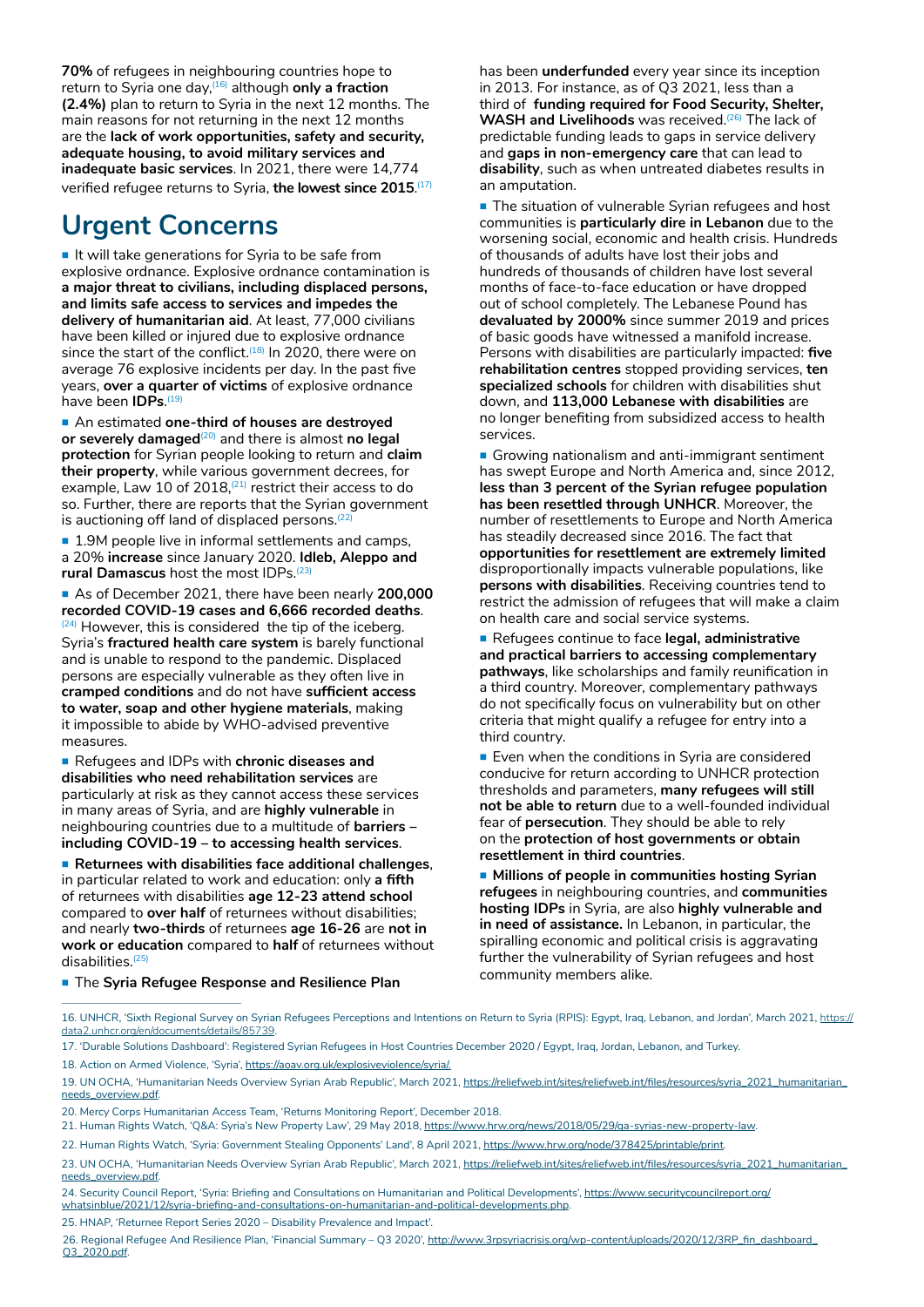# **Snapshot of two camps in Syria with particularly dire conditions**

### **Al-Hol in northeast Syria**

It is the largest camp for refugees and IDPs in Syria<sup>(27)</sup> with a population of approximately 57,000 people – **nearly 95% of whom are women and children, and half are children under 12**. (28)

As of early 2021, 48% of Al-Hol's residents are from Iraq, 37% from Syria and 15% are 3rd country nationals from 60 countries around the world.<sup>(29</sup>)

The living conditions in Al-Hol are dire, residents lived in **cramped conditions and suffer from a lack of clean water, hygiene items and access to health care facilities**. This makes camp residents especially vulnerable to COVID-19.

■ There is regular **violence and since January 2021, over 90 people – including children - have been killed in the**  camp, in addition to, two aid workers.<sup>(30)</sup> Children face early and forced marriage, domestic violence and other forms of mental or psychological abuse.

**Currently only people from areas controlled by the** Kurdish Self-Administration can leave the camp. Those from **elsewhere in Syria or foreign nationals rejected**  by their home countries are forced to remain.<sup>(31)</sup> Of particular concern is that repatriation of children from Al-Hol camp and others in northeast Syria dropped to an estimated 200 children in 2020, from 685 in the previous year.(32)

Syrians who can return to their places of origin face numerous challenges: damaged or destroyed homes, schools, hospitals, and a lack of work opportunities. Humanitarian actors struggle to access some of the areas of return.

### **Rukban in southeast Syria**

■ Opened in 2014 in a **completely arid demilitarized zone** that is a no-man's land between Jordan and Syria. The **environment** around the camp **is hostile**, with severe temperatures and extreme weather shocks, no vegetation, an almost total lack of infrastructure, and insecurity due to the presence of **various armed actors**. **Once home to approximately 75,000 people**, <sup>(33)</sup> Rukban's current population is estimated to be 10,000 - the majority of whom are **Syrian women and children**. (34) According to media and NGO reports, the remaining population is concerned about leaving the camp because of fears of transfer to Government of Syria-controlled territory – the only available option.  $(35)$ 

**There are very limited economic opportunities** and even fewer services available. **High gas prices** have led to people **burning plastic,** rubbish, and old tires for cooking and heating. $(36)$ 

**People in the camp are heavily dependent on aid** but, with responsibility for humanitarian aid subject to disputes between parties to the conflict, aid convoys are rare. It took 10 months of negotiation for the first one to arrive in November 2018,(37) and the **UN has been unable to deliver aid to the camp or conduct assessments since September 2019**. (38)

■ The UN has reported a number of children have died of preventable causes, due to lack of access to health services.(39) UN visits found that **sexual abuse and harassment are serious protection risks**, children commonly walk barefoot through mud and rain, some families have been there for at least four years and none of the children born in Rukban have civil documentation. (40)

# **Safe and Principled Returns**

Conditions in Syria are **not conducive for return in safety and dignity,** and have only been made worse by COVID-19 and the economic collapse in Syria. The international community and humanitarian organisations should continue to reject **large-scale, organised return operations** until **UNHCR protection thresholds and parameters** for refugee return to Syria<sup>(41)</sup> are met, and **people can return in safety and dignity.**

Self-organized returns at this time should also not be encouraged. However, if it is certain that returns are truly self-organised and voluntary, humanitarian actors can engage in planning, monitoring, counselling, service orientation and explosive hazard risk awareness. Syrian refugees should be informed of UNHCR's service provision in this regard. Discussions about durable solutions for refugees and internally displaced persons must prioritise people's ability to make **informed decisions**, while safeguarding their **right to return** to their area of origin.

In the meantime, with the strong support of international donors and humanitarian actors, **refugee host countries** should **guarantee continuous access to basic services**,

33. See for instance [https://syriadirect.org/news/al-rukban-camp-faces-challenges-after-decline-in-assistance-and-services/.](https://syriadirect.org/news/al-rukban-camp-faces-challenges-after-decline-in-assistance-and-services/)

<sup>27.</sup> UN OCHA, 'United Nations Resident Coordinator and Humanitarian Coordinator in Syria, Imran Riza, and Regional Humanitarian Coordinator for the Syria Crisis, Muhannad Hadi - Joint Statement on the Deteriorating Security at Al Hol Camp', 21 January 2021, [https://reliefweb.int/report/syrian-arab-republic/united-nations](https://reliefweb.int/report/syrian-arab-republic/united-nations-resident-coordinator-and-humanitarian-coordinator-syria-6)[resident-coordinator-and-humanitarian-coordinator-syria-6](https://reliefweb.int/report/syrian-arab-republic/united-nations-resident-coordinator-and-humanitarian-coordinator-syria-6).

<sup>28</sup> and 29. UNICEF, Whole of Syria Humanitarian Situation Report End of Year 2020, [https://www.unicef.org/media/92156/file/UNICEF-Whole-of-Syria-](https://www.unicef.org/media/92156/file/UNICEF-Whole-of-Syria-Humanitarian-Situation-Report-End-of-year-2020.pdf)[Humanitarian-Situation-Report-End-of-year-2020.pdf.](https://www.unicef.org/media/92156/file/UNICEF-Whole-of-Syria-Humanitarian-Situation-Report-End-of-year-2020.pdf)

<sup>30.</sup> UN OCHA, 'Joint Statement on the killing of a humanitarian aid worker, Al Hol Camp', 12 January 2022, [https://reliefweb.int/report/syrian-arab-republic/united](https://reliefweb.int/report/syrian-arab-republic/united-nations-resident-coordinator-and-humanitarian-coordinator-14)[nations-resident-coordinator-and-humanitarian-coordinator-14.](https://reliefweb.int/report/syrian-arab-republic/united-nations-resident-coordinator-and-humanitarian-coordinator-14)

<sup>31.</sup> The New Humanitarian, 'Leaving Syria's notorious al-Hol camp, civilians find little to go home to' 14 January 2021, [https://www.thenewhumanitarian.org/news](https://www.thenewhumanitarian.org/news-feature/2021/01/14/syria-al-hol-camp-returning-home)[feature/2021/01/14/syria-al-hol-camp-returning-home.](https://www.thenewhumanitarian.org/news-feature/2021/01/14/syria-al-hol-camp-returning-home)

<sup>32.</sup> Save The Children, 'Repatriation of foreign children in Syria slowed by COVID-19, as new footage emerges of life in camps', 1 February 2021, [https://reliefweb.int/](https://reliefweb.int/report/syrian-arab-republic/repatriation-foreign-children-syria-slowed-covid-19-new-footage-emerges) [report/syrian-arab-republic/repatriation-foreign-children-syria-slowed-covid-19-new-footage-emerges.](https://reliefweb.int/report/syrian-arab-republic/repatriation-foreign-children-syria-slowed-covid-19-new-footage-emerges)

<sup>34.</sup> See for instance<https://www.unhcr.org/news/briefing/2019/2/5c6699aa4/critical-needs-syrian-civilians-rukban-solutions-urgently-needed.html>.

<sup>35</sup> and 36. France 24, [https://www.france24.com/en/live-news/20211001-for-residents-of-syria-camp-slow-death-or-risky-exit.](https://www.france24.com/en/live-news/20211001-for-residents-of-syria-camp-slow-death-or-risky-exit) Amnesty International, 'Syria/Jordan border: refugees at acute risk if returned to Syria under new UN plans', 10 September 2021, [https://www.amnesty.org.uk/press-releases/syriajordan-border-refugees](https://www.amnesty.org.uk/press-releases/syriajordan-border-refugees-acute-risk-if-returned-syria-under-new-un-plans)[acute-risk-if-returned-syria-under-new-un-plans.](https://www.amnesty.org.uk/press-releases/syriajordan-border-refugees-acute-risk-if-returned-syria-under-new-un-plans)

<sup>37.</sup> See for instance [https://carnegieendowment.org/sada/79385.](https://carnegieendowment.org/sada/79385)

<sup>38.</sup> UN OCHA, 'Briefing to the Security Council on the humanitarian situation in Syria, 26 May 2021', [https://reliefweb.int/report/syrian-arab-republic/under-secretary](https://reliefweb.int/report/syrian-arab-republic/under-secretary-general-humanitarian-affairs-and-emergency-relief-115)[general-humanitarian-affairs-and-emergency-relief-115](https://reliefweb.int/report/syrian-arab-republic/under-secretary-general-humanitarian-affairs-and-emergency-relief-115).

<sup>39.</sup> UN OCHA, 'UN in Syria and SARC provide humanitarian relief to thousands of internally displaced Syrians in Rukban', 12 September 2019, [https://reliefweb.int/](https://reliefweb.int/report/syrian-arab-republic/un-syria-and-sarc-provide-humanitarian-relief-thousands-internally) [report/syrian-arab-republic/un-syria-and-sarc-provide-humanitarian-relief-thousands-internally.](https://reliefweb.int/report/syrian-arab-republic/un-syria-and-sarc-provide-humanitarian-relief-thousands-internally)

<sup>40.</sup> UNHCR, 'Syria. Aid convoy reaches Syrians living in desperate conditions in Rukban', [https://www.unhcr.org/neu/se/syria-aid-convoy-reaches-syrians-living-in](https://www.unhcr.org/neu/se/syria-aid-convoy-reaches-syrians-living-in-desperate-conditions-in-rukban-2)[desperate-conditions-in-rukban-2](https://www.unhcr.org/neu/se/syria-aid-convoy-reaches-syrians-living-in-desperate-conditions-in-rukban-2).

<sup>41.</sup> UNHCR, 'Comprehensive Protection and Solutions Strategy: Protection Thresholds and Parameters for Refugee Return to Syria', February 2018, [https://data2.](https://data2.unhcr.org/en/documents/details/63223) [unhcr.org/en/documents/details/63223](https://data2.unhcr.org/en/documents/details/63223).